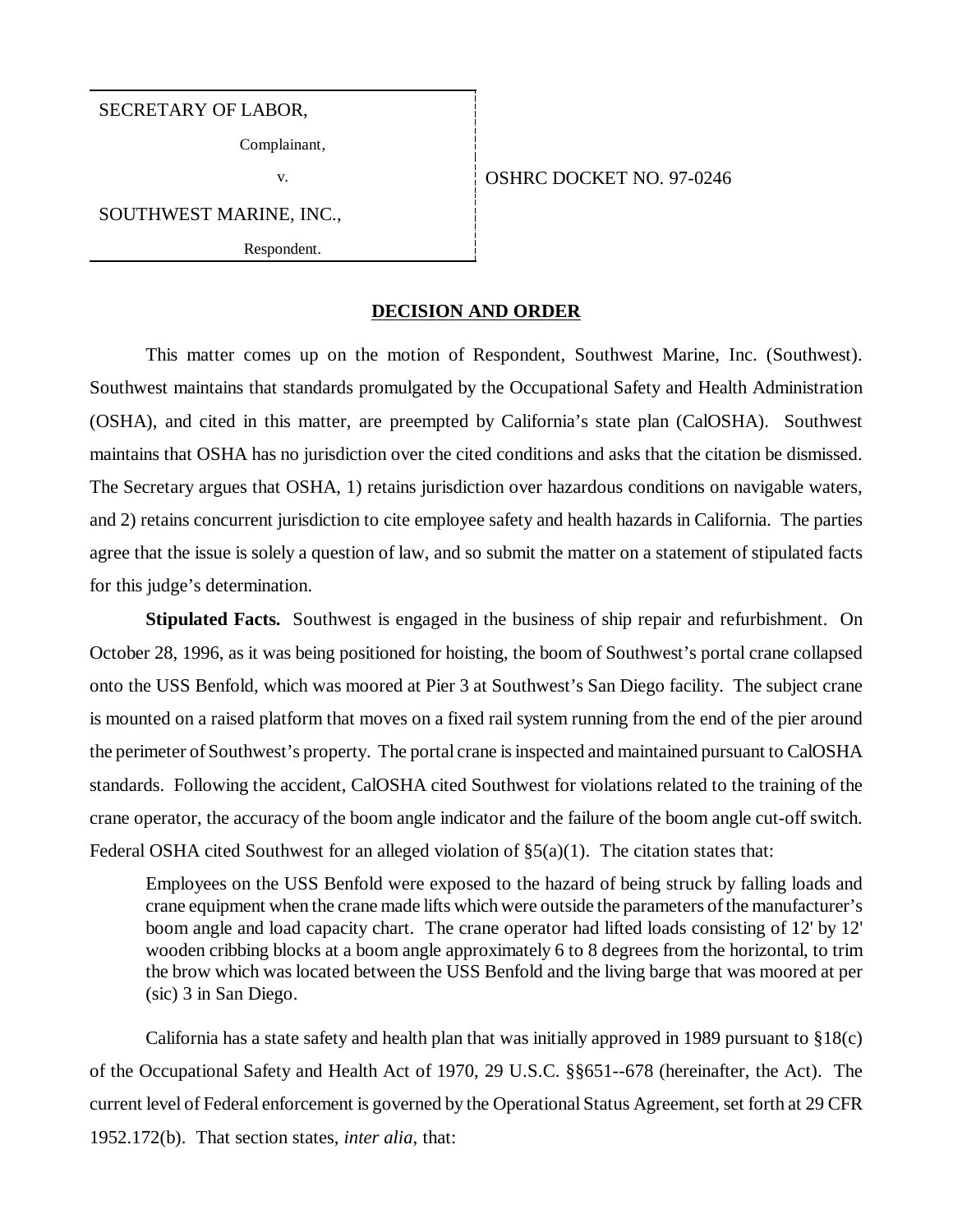(a) . . .discretionary Federal enforcement authority under section 18(e) of the Act will not be initiated with regard to Federal occupational safety and health standards in issues covered under 29 CFR part 1910, 29 CFR part 1926, and 29 CFR part 1928, except as set forth below.

Subpart (b) states that [t]he U.S. Department of Labor will continue to exercise authority among

other things, with regard to:

(2) The following maritime activities:

(i) Longshore operations on vessels from the shore side of the means of access to said vehicles.

(ii) Marine vessels construction operations (from the means of access of the shore).

(iii) All afloat marine ship building and repair from the foot of the gangway.

(iv) All ship building and repair in graving docks or dry docks.

(v) All ship repairing done in marine railways or similar conveyances used to haul vessels out of the water.

(vi) All floating fuel operations.

(vii) All afloat dredging and pile driving and similar operations.

(viii) All diving from vessels afloat on the navigable waters.

(ix) All offshore drilling rigs operating outside the 3-mile limit.

**Discussion.** For the reasons set forth below, this judge finds that OSHA should not have exercised enforcement authority in this instance. Respondent's motion to dismiss, therefore, is GRANTED.

# *Jurisdiction Over Maritime Activities*

The Secretary argues that she retains jurisdiction over this matter pursuant to her reservation of enforcement authority over maritime activities, set forth in §1952.172(b)(2). The Secretary maintains that the cited violation occurred on the navigable waters, because Southwest employees aboard the USS Benfold were exposed to the hazard created by the collapsing crane boom.

The citation in this matter alleges that the cited crane made lifts which were outside the parameters of the manufacturer's boom angle and load capacity chart. The violation, thus, arises solely out of the allegedly improper operation of the shore based portal crane. It is stipulated that regulation of the portal crane falls to CalOSHA under the Operational Status Agreement. That the violation created a hazard to employees who were working on the navigable waters does not bring the violation within the scope of §1952.172 (b)(2).

## *Concurrent Jurisdiction*

This judge notes that Section 18(e) of the Act, referred to in the operating agreement,  $\S 1952.172(a)$ , *supra,* as the source of OSHA's discretionary enforcement authority, does not apply to §5(a)(1) of the Act. That section grants the Secretary discretion to exercise her authority with respect to standards promulgated